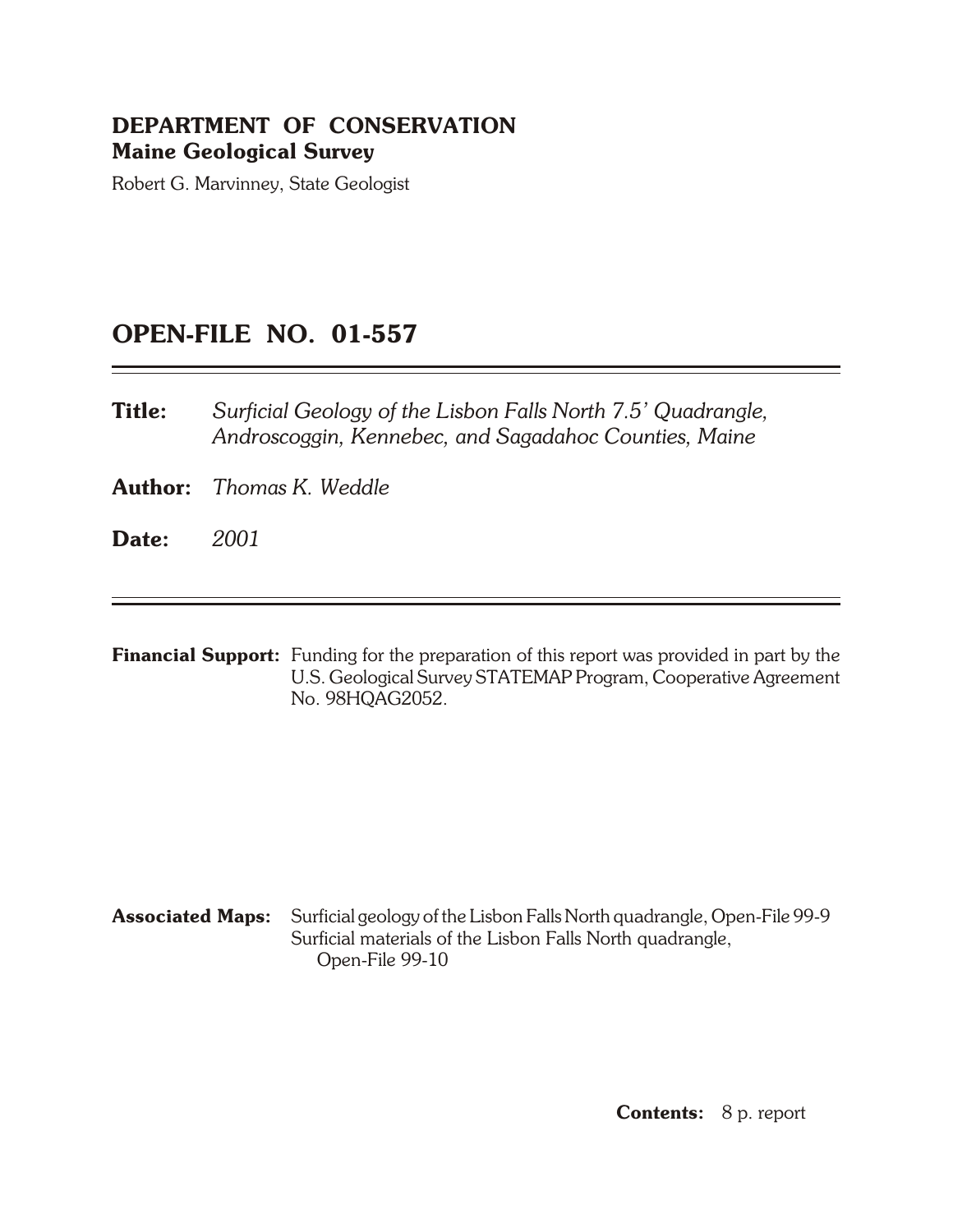# *Surficial Geology of the Lisbon Falls North 7.5' Quadrangle, Androscoggin, Kennebec, and Sagadahoc Counties, Maine*

*Tho mas K. Wed dle*

*Maine Geo logi cal Sur vey 22 State House Sta tion Augusta, Maine 04333*

#### **INTRODUCTION**

Surficial mapping in the Lisbon Falls North 7.5' quadrangle was conducted during 1998 as part of the Maine Geological Survey's basic geologic mapping program, funded in part by the U.S. Geological Survey STATEMAP program. The purpose of this program is to provide detailed geologic information for use by the general public; municipal, state, and federal agencies; and for fundamental background information for site-specific studies. A surficial geologic map (Weddle and others, 1999) and a surficial materials map (Weddle and others, 1999), both at 1:24,000 scale, have been compiled. The materials map shows the thickness and composition of surface materials at points where surface and subsurface observations were made. The geologic map shows the distribution of geological units and features that record the geological history of the quadrangle. This report describes the surficial deposits mapped in the quadrangle and presents the glacial and postglacial history of the quadrangle.

#### **PREVIOUS WORK AND ACKNOWLEDGMENTS**

Early descriptions of the surficial geology in the study area are found in Stone (1899) and Leavitt and Perkins (1935). A re gional overview of the glacial geology of south western Maine can be understood by reading Bloom (1960, 1963), Stuiver and Borns (1975), Smith (1982, 1985), Thompson (1982, 1987), Thompson and Borns (1985a), Thompson and others (1989), Smith and Hunter (1989), Retelle and Bither (1989), Kelley and others (1992), Weddle and others (1993), and Weddle and Retelle (1995). Soils in the quadrangle were mapped by McEwen (1970) and Hedstrom (1974).

The surficial geology of the Lisbon Falls North quadrangle was mapped previously at reconnaissance level by Bloom (1960) and Smith and Thompson (1980). Other modern work incorporating surficial geology in the study area includes Prescott  $(1979, 1980)$  and Tepper and others  $(1985)$ . Bernotavicz  $(1994)$ mapped a portion of the quadrangle as part of a Senior Thesis at Bates College, Lewiston, Maine. Wetlands mapping of the quadrangle is published by the U.S. Department of the Interior National Wetlands Inventory.

Sources of materials information in the quadrangle include boring logs along the Maine Turnpike and Interstate-95, and other roads and bridge borings courtesy of the Maine Turnpike Authority and the Maine Department of Transportation (MDOT), and in MDOT unpublished materials inventory maps, which describe many abandoned gravel pits that provided construction material for Interstate 95. The Maine Geological Survey's (MGS) bedrock well database inventory also provided depth to bedrock information. (Note: the location of wells in the MGS well inventory is based on tax lot map locations and not necessarily on field observations.) Numerous gravel pit operators and private landowners allowed permission to access their property.

#### **LOCATION, TOPOGRAPHY, AND DRAINAGE**

The Lisbon Falls North 7.5' quadrangle is located just inland from the Maine coast between 44°00'00" and 44°07'30"N latitude, and 70°00'00" and 70°07'30" W longitude (Figure 1). It comprises parts of Androscoggin, Kennebec, and Sagadahoc Counties, and parts of the communities of Bowdoin, Durham, Lewiston, Lisbon, Litchfield, Sabattus, and Topsham. Elevations within the quadrangle range from about 100 feet above sea level (asl) in the Androscoggin River valley to over 630 feet asl in the northeastern corner of the quadrangle. The quadrangle has moderate relief, with maximum relief of 530 feet between the Androscoggin River in the southwest and Whitten Hill in the northeast.

The major drainage in the quadrangle is by tributaries of the Androscoggin River, which makes a bend into the southeastern part of quadrangle and exits there as well. The western half of the quadrangle is drained by the Sabattus River and its tribu-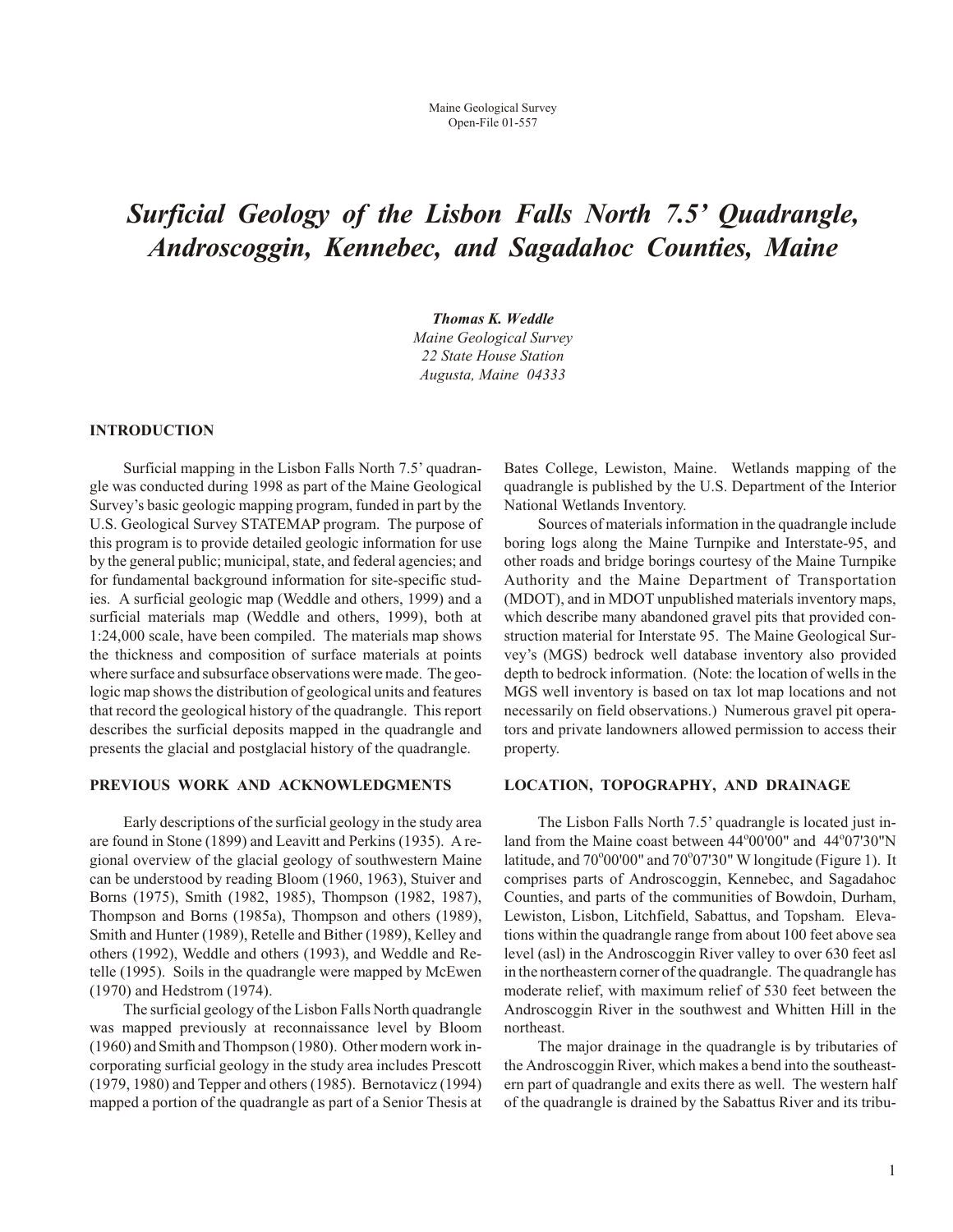

taries, Max well Brook, Barker Brook, and No Name Brook. Drainage in the eastern half of the quadrangle is by the Little River and its tributaries, Fisher Stream, Prington Brook, Gillespie Brook, Potter Brook, and Dearing Brook.

#### **BEDROCK GEOLOGY**

Bedrock in the quadrangle is chiefly comprised of feldspathic biotite granofels mapped by Hussey (1983) as the Vassalboro Formation. The northwestern corner and a part of the northeastern corner of the quadrangle have schists and granofels mapped by Hussey (1983) as the Smalls Falls Formation, the Waterville Formation, and the Sangerville Formation. More information on the bedrock geology of the region can be found in Hussey (1988, 1989).

#### **SURFICIAL GEOLOGY**

#### **Bedrock and Thin-Drift Areas**

Gray areas on the map represent bedrock where it crops out. Much of the northeastern part of the quadrangle is mapped as thin drift (Ptd) where surficial material over bedrock is less than 10 feet thick. Individual outcrops in these areas are not always indicated on the map. The lithologies of the surficial deposits most often found in thin-drift areas may be till, marine deposits, glaciomarine deposits, or nearshore deposits.

*Till*

Till (Pt) is found at some surface localities and reported in subsurface test borings. It is commonly a loose to compact, gray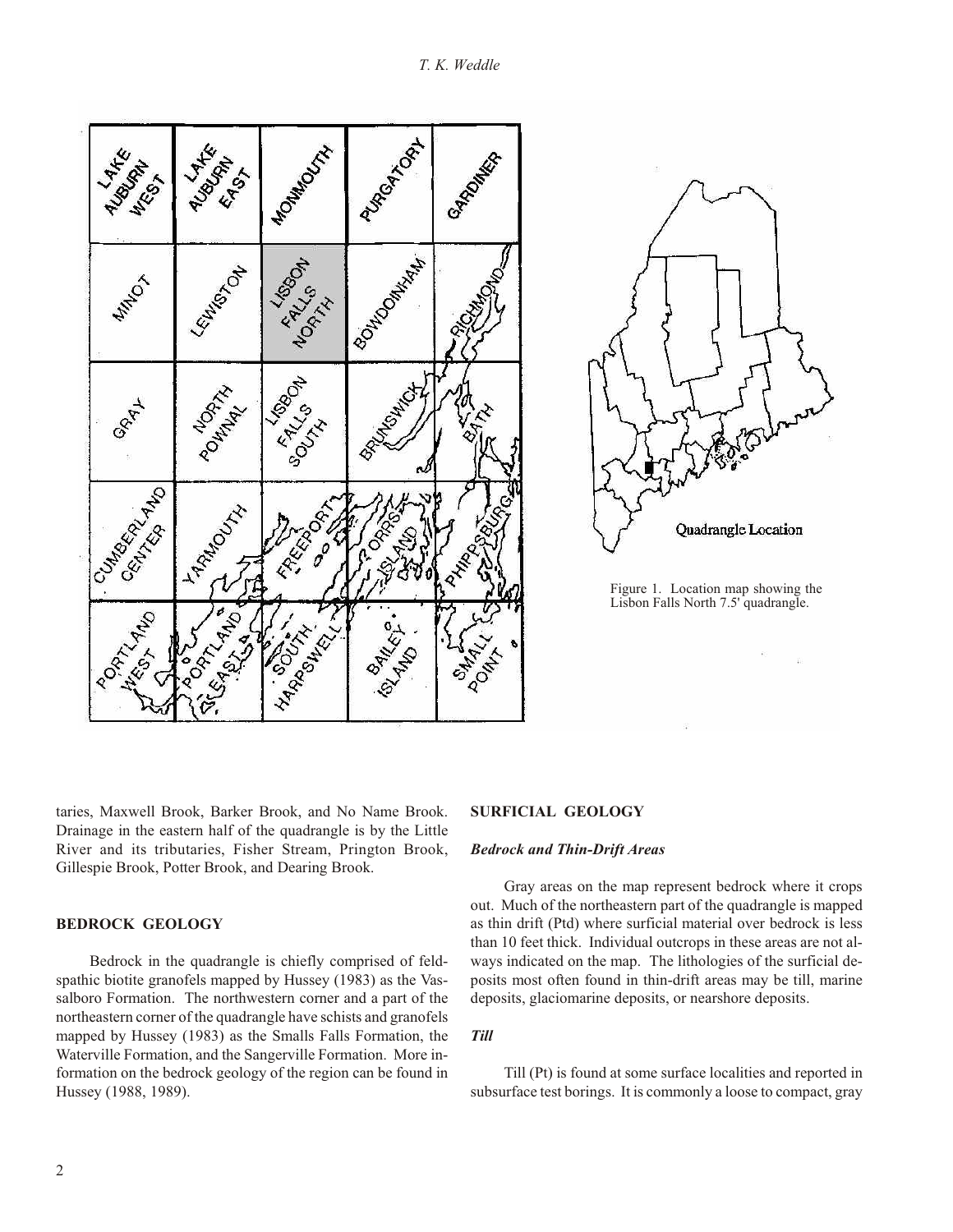to olive gray, pebbly, silty, sandy, poorly sorted deposit (diamicton) often found overlying bedrock.

#### **Stratified-Drift Ice-Marginal Deposits**

*Ice-contact stratified drift deposts (Pgi).* Sand and gravel deposited against remnant masses of glacial ice is recognized by the coarse-grained texture of its deposits, and the irregular, hummocky topography usually associated with melting ice masses. It is found in one area in the highland of the northeastern corner of the quadrangle.

*End moraines (Pem), submarine outwash fans (Pmf) and* glaciomarine deltas (Pmd). Certain ice-marginal deposits in Maine have been termed stratified end moraines because of their geomorphologic and sedimentologic character (Ashley and others, 1991). They are linear lobate ridges, comprised of icetunnel deposits (eskers), submarine fans, deltas, and associated ice-proximal diamicton deposits, and may contain deformation structures due to ice-marginal push or overriding. The location of these deposits is controlled by glaciology and glacial hydrology as well as topography (Gustavson and Boothroyd, 1987; Ashley and others, 1991; Crossen, 1991; Warren and Ashley, 1994). Subglacial or englacial drainage followed the presentday valleys and where the ice margin was slowed in its retreat, there was time to build relatively large deposits. The internal structure and composition of similar features elsewhere in Maine has been described in detail by Smith and Hunter (1989), Retelle and Bither (1989), and Ashley and others (1991). The end moraines are most likely complexes of submarine fans comprised of subaqueous outwash, or they may be "washboard" or DeGeer moraines (Sugden and John, 1988; Lundqvist, 1981), but because of lack of exposure are here only termed end moraines. These ice-front deposits are generally parallel to the former margin of the retreating ice sheet (Ashley and others, 1991), and therefore can be used to trace ice-marginal positions during deglaciation.

End moraines (Pem) are common in the quadrangle. More moraines are probably present in the area, but may be buried by overlying glaciomarine deposits. In general, the moraines have an east/northeast-west/southwest trend (azimuth range  $60^{\circ}$  -  $90^{\circ}$ ) . The moraines are commonly associated with submarine fan deposits. These moraines are small to moderately large, usually occurring in clusters, not more than 10-30 feet high, 100-200 feet wide, and 1000-3000 feet in length. The curvilinear orientation of the moraines reflect the importance of upland pinning positions of the ice margin. During its retreat, the glacier margin was retarded by uplands, whereas in adjacent lowlands the ice front retreated somewhat more rapidly than on the upland. Good examples of moraines are found in the area adjacent to and between Potter Brook and Fisher Brook.

Submarine outwash-fan (Pmf) deposits are present in several areas in the quadrangle, especially in the Sabattus River and Purington Brook valleys. These series of fans reflect the trend of a meltwater drainage system in the glacier. In both areas, the fans identify ice-marginal positions where the margin remained long enough for the fans to form. Later, as the ice-margin retreated to a new position to the north, distal glacial deposits from the more northerly position partially buried the ice-marginal deposits to the south. The valley fans are traceable along trend to other stratified drift deposits to the north on the Lisbon Falls quadrangle, and beyond onto adjacent quadrangles as part of an extensive esker system in western Maine (Thompson and Borns, 1985b).

Two glaciomarine deltas (Pmd) are present in the quadrangle. At the north end of the Sabattus River valley, adjacent to Sabattus Pond, is the Pleasant Hill Delta (Thompson and others, 1989). This delta is characteristic of many ice-contact deltas with its steep northward dipping ice-contact slope, lobate kidney-shaped form, and ice-block depressions (kettles) on its surface. On its northen edge, a traceable ridge (esker) along Pleasant Hill Road is present, and represents the position of an ice tunnel at or near the ice margin, where sediment emanated from the tunnel to build the delta (Retelle and Weddle, 2001).

The other delta in the quadrangle is the Purington Brook delta (Kettlebottom Road delta of Thompson and others, 1989). This delta is not an ice- contact deposit, but was formed at some distance from the ice margin. It is an example of a leeside delta (Thompson and others, 1989), so-called because they are found on the lee sides (generally to the south) of ridges or ranges of hills that extended above the ocean surface during the marine sub mergence. Here the maximum marine limit of submergence is approximately 300 feet above sea level. Ice-contact deposits are found farther north adjacent to Kettlebottom Road and which are above the marine limit mark the approximate position of the ice margin that fed the sediment-laden meltwater discharge to the ocean to form the Purington Brook delta.

#### *Presump scot For ma tion*

Glaciomarine mud  $(Pp)$  in the southern Maine region has been named the Presumpscot Formation by Bloom (1960). The silt and clay of this unit occupies most of the valleys in the study area. Subsurface data and surface exposures show that the unit directly overlies bedrock, till, fans, and end moraines, and can be interbedded with subaqueous outwash. It can be massive or layered, containing outsized clasts, and in places is fossiliferous. It has a blue-gray color unweathered, and an olive-gray color when weathered. Fracture surfaces in the weathered Presumpscot Formation commonly are stained by iron-manganese oxides. The Presumpscot Formation was deposited by glaciofluvial activity discharging material into the glacial sea. Based on associated fossil assemblages, it is considered a late Pleistocene cold-water marine unit (Bloom, 1960). It can be stratigraphically related to ice-marginal deposits, hence in its oldest stratigraphic position, it is also glaciomarine in origin. However, upsection at some point it becomes exclusively marine when it is no longer directly linked with glacial ice in contact with the ocean. A good exposure representing both the ice-proximal and ice-distal/basinal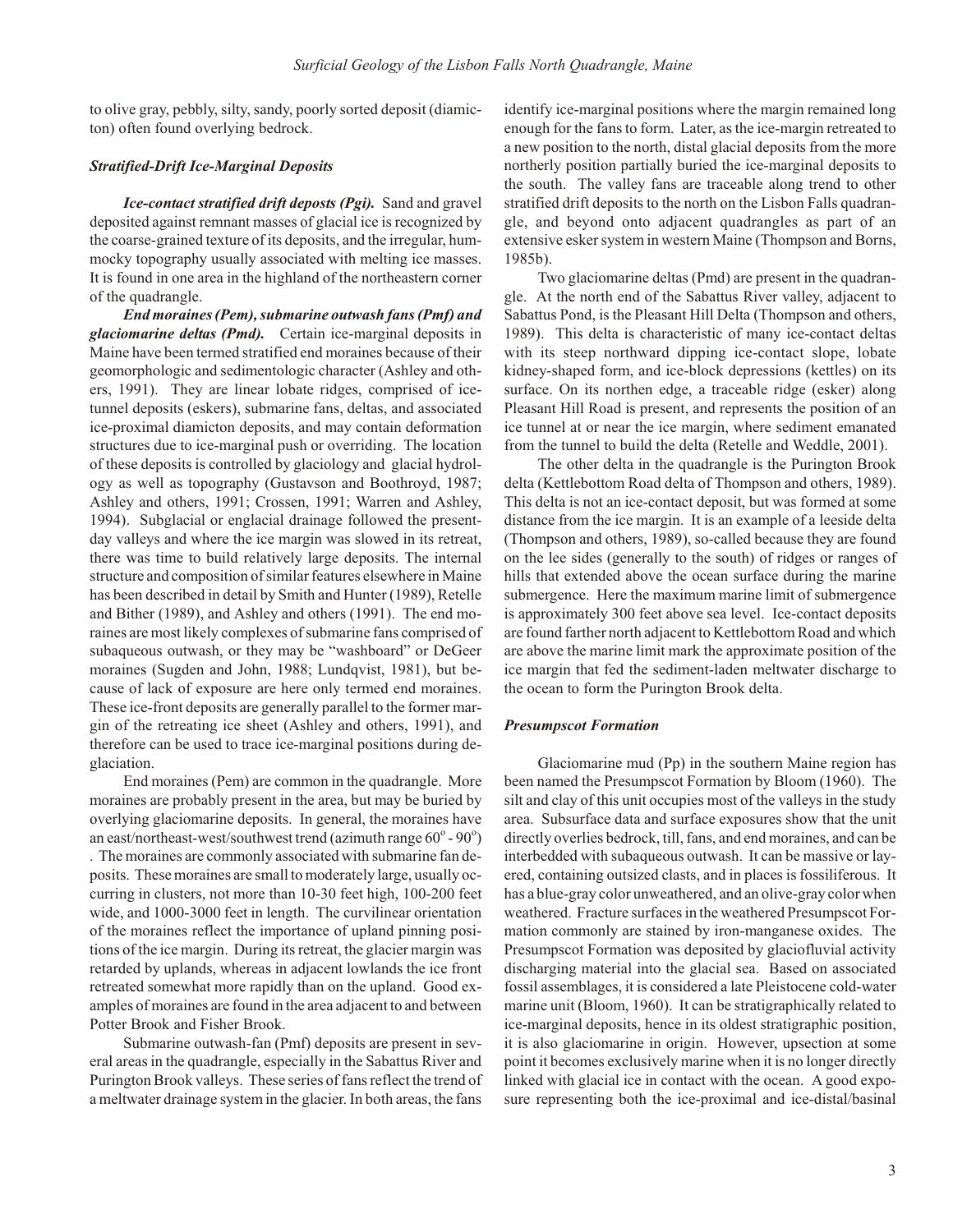nature of the Presum sumpscot Formation is found at the gravel pits in the Sabattus River fans about 0.5 miles south of Crowley Road on the west side of the Sabattus River valley

A sandy facies of the Presumpscot Formation found overlying the fine-grained facies has been described (Smith, 1982, 1985; Thompson, 1982, 1987). The contact between the facies is reported to be sharp or gradational, and the origin of the sandy facies appears to be associated with shoaling during the regression of the sea. It also has been described as a gradational facies between the clay and the deltaic/fan facies (Koteff, 1991), although this interpretation places it stratigraphically below the regressive deposits.

Interbedded sand and clayey silt overlying massive Presumpscot Formation mud is present in the Lisbon Falls North quadrangle, as well as at locations in adjacent quadrangles and in test-boring reports in the area. However, the informal term sandy Presumpscot Formation as used by others as a mappable unit (e.g., Weddle, 1987; Smith, 1999; Hildreth, 1999; Hunter, 1999) is not used in the Lisbon Falls North quadrangle. This unit has been associated by these workers with marine regressive deposits, stratigraphically above the massive mud of the Presumpscot Formation (sensu stricto). In some instances, massive sand of fluvial origin and unconformably overlying the Presumpscot Formation has been mapped as sandy Presumpscot Formation (Weddle, 1987; Smith, 1977). In the Lisbon Falls North quadrangle, the term nearshore deposit (Pmn) is used for shallow water or wave reworked deposits associated with marine transgression and regression (see below). Distal sand related to subaque ous glaciomarine fan or delta deposition and which is interbedded with the Presumpscot Formation is considered part of the Presumpscot Formation and is mapped as such (Pp).

#### *Near shore and Shore line De pos its and Pleis to cene Al lu vium*

Subsequent to the deposition of the Presumpscot Formation, existing units were reworked by the marine regression, and near shore deposits (Pmn) were laid down. Water depth and relative sea level in the region was controlled by glacio-isostatic rebound and eustatic sea level changes, and during the late Pleistocene in this area, isostatic conditions were prevalent (Stuiver and Borns, 1975; Belknap and others, 1987; Kelley and others, 1992). These deposits are found in many locations, as a thin to thick veneer of sediments ranging in grain size from coarse gravels to massive mud; however, most are not shown on the map because they are not thick enough to obscure the underlying units. These deposits are the result of wave activity in late Pleistocene nearshore or shallow-marine environments (subtidal, lagoonal, and beach environments of Retelle and Bither, 1989), and compositionally reflect the underlying parent material. However, they do not necessarily have a shoreline morphology. Thick nearshore deposits (Pmn) shown on the map are found flanking the slopes of hillsides and deltas, and in broad low areas in the Sabattus River and Little River valleys. Also, near shore deposits often are associated with thin-drift areas.

Pleistocene alluvium deposits (Pa) are found as terraces along the Androscoggin River valley at elevations above the modern flood plain. Where exposed they consist of trough-cross bedded sand and gravel, characteristic of braided-stream deposits (Weddle, 1997).

#### *Holo cene De pos its*

Eolian deposits are common in the area. However, they are not shown on the map because they are not thick enough in most areas to mask the underlying units. Holocene deposits have been mapped as fresh water wetlands (Hw) and stream alluvium (Ha).

#### **GLACIAL AND POSTGLACIAL HISTORY**

#### *Qua ter nary Ge ol ogy*

The glacial deposits in the Lisbon Falls North quadrangle were derived from the last ice sheet which covered Maine, the late Wisconsinan age Laurentide Ice Sheet, which reached its maximum in New England about 25,000 yr B.P. (Stone, 1995). Glacial striations and streamlined hill orientations reflect ice flow through the quadrangle and generally vary within  $10^{\circ}$  -  $15^{\circ}$ of 180°, although one location on an upland in the northwest corner of the quadrangle has a striation trend of 143°. In the adjacent North Pownal quadrangle (Marvinney, 1999) and Raymond quadrangle (Retelle,1997), several upland striations trending near 140° are present. At one location in the northwest part of the quadrangle, cross-cutting striations are found where a southwest trend  $(208^{\circ})$  cuts across an older southeast trend  $(163^{\circ})$ . In other nearby quadrangles where multiple-striation localities are found, southeast-trending striations are more commonly older than the south- and southwest-trending striations (Weddle, 1997, 1999; Maine Geological Survey, unpublished data). Good examples of streamlined hills in the Lisbon Falls North quadrangle include Lisbon Ridge, Whitten Hill, and the hill whose north end begins between Spear Cemetery and Loon Pond.

Ice recession from the Gulf of Maine probably began sometime around 17,000 yr B.P. (Smith, 1985; Smith and Hunter, 1989). Radiocarbon dates in the immediate area provide minimum dates for the deglaciation of the region (Stuiver and Borns, 1975; Smith, 1985). A previously reported age of 14,045  $\pm$  95 yr B.P. (Weddle, 1999) from a *Portlandia arctica* shell in glaciomarine deposits in Freeport was reanalysed because its  $\text{del}^{13}$ C value (-9.1 o/oo) is well beyond the suggested mean del<sup>13</sup>C value for marine carbonate (0  $\pm$  2 o/oo; CALIB 4.0 Manual, Table 1; http://www.radiocarbon.org/). A new age estimate on another *Portlandia* from the same deposits is  $13,000 \pm 1$ 55 yr B.P. (OS-18899; del<sup>13</sup>C -1.15 o/oo. However, an age analysis on *Mytilus edulis* shells found in mud overlain by nearshore deposits in Phippsburg  $(13,600 \pm 380 \text{ yr B.P.} (GX-21931;$ Weddle and Retelle, 1998; Retelle and Weddle, 2001) provides a minimal date for deglaciation in the Casco Bay region. Degla-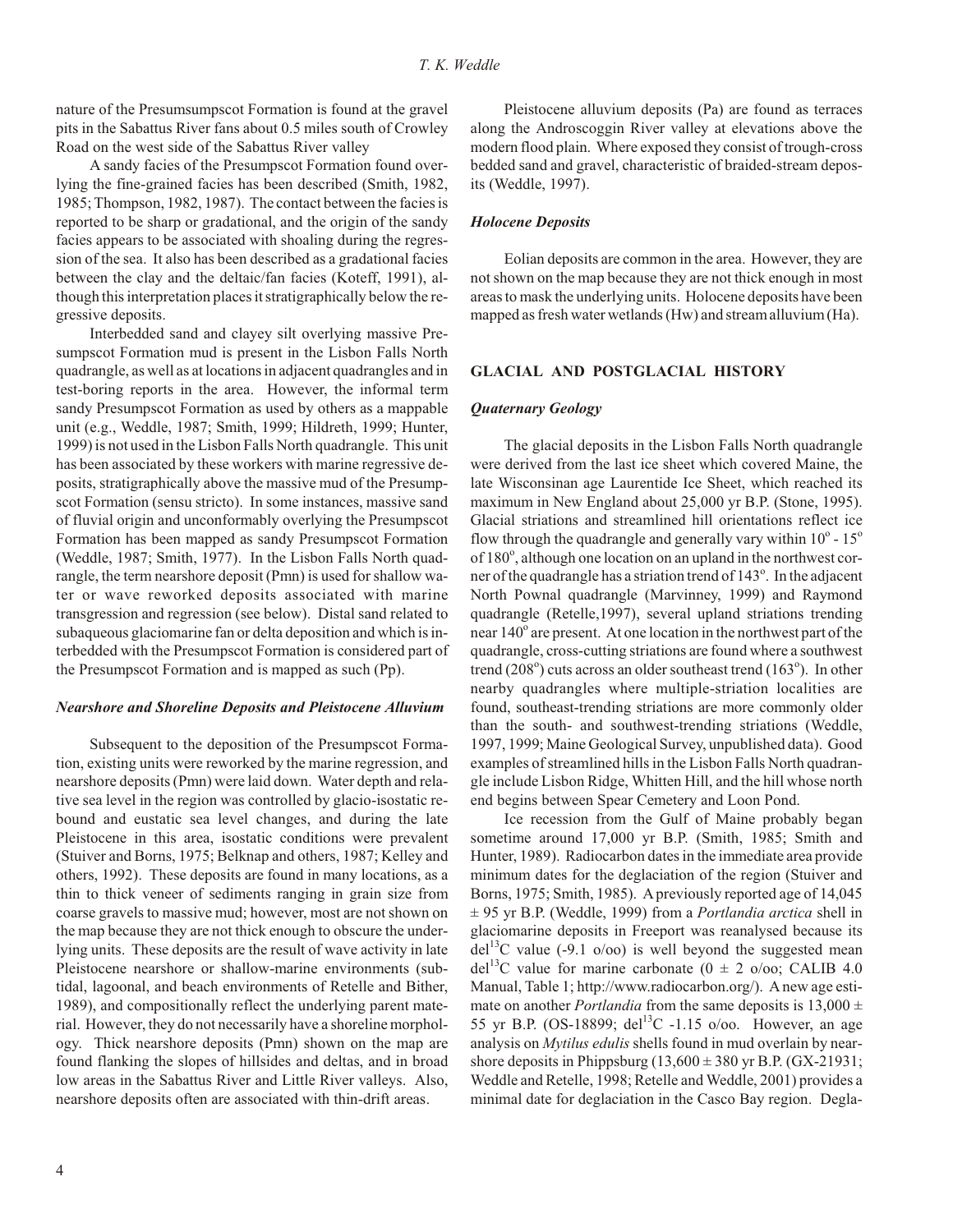

Figure 2. Schematic chart showing correlation of geologic units in the Lisbon Falls North 7.5' quadrangle. End moraine (Pem) and marine fan (Pmf) units are read from left to right and bottom to top, corresponding to west to east and south to north, respectively, on the surficial geology map. Age estimates are in uncorrected radiocarbon years.

ciation probably occurred several hundred years earlier, most likely closer to 14,000 radiocarbon years B.P.

During the retreat of the glacier, the ocean was in contact with the ice margin. Pleistocene sea level at the time of deglaciation in the study area was approximately 320 feet above modern sea level (Thompson and others, 1989). The 320-330 foot flattopped surface of the Pleasant Hill delta southeast of Sabattus Pond approximates this high synglacial sea-level stand. As the ice margin passed through the Lisbon Falls North quadrangle, all the present-day land below about 320 feet was completely submerged. The areas above 320 feet in the quadrangle were islands and those areas just below that elevation were shoals. The tidal range in the Gulf of Maine during this time was less than a meter (Scott and Greenburg, 1983).

The distribution and orientation of ice-marginal submarine and deltaic deposits also reflects the flow of ice indicated by the striation direction data. The moraines and glaciomarine deposits occur along a trend near perpendicular to the striation directions and indicate that the glacier with drew from the modern coastal zone and progressively retreated in land as a near east-west trending, active ice sheet grounded in a glaciomarine environment. The deposits are regularly younger from south to north, reflecting the systematic retreat of the ice in the quadrangle. The correlations and approximate age of the deposits are schematically represented on Figure 2.

As the ice retreated, it was pinned on bedrock highlands and was grounded in the intervening low areas as evidenced by shape and location of the moraines and ice-marginal positions. At the ice-marginal positions, end moraines and fans comprised of subaque ous outwash represent deposition by ice-tunnel or stream discharge, or by ice-push at the margin (Ashley and others, 1991). With reasonable correlation, these deposits can be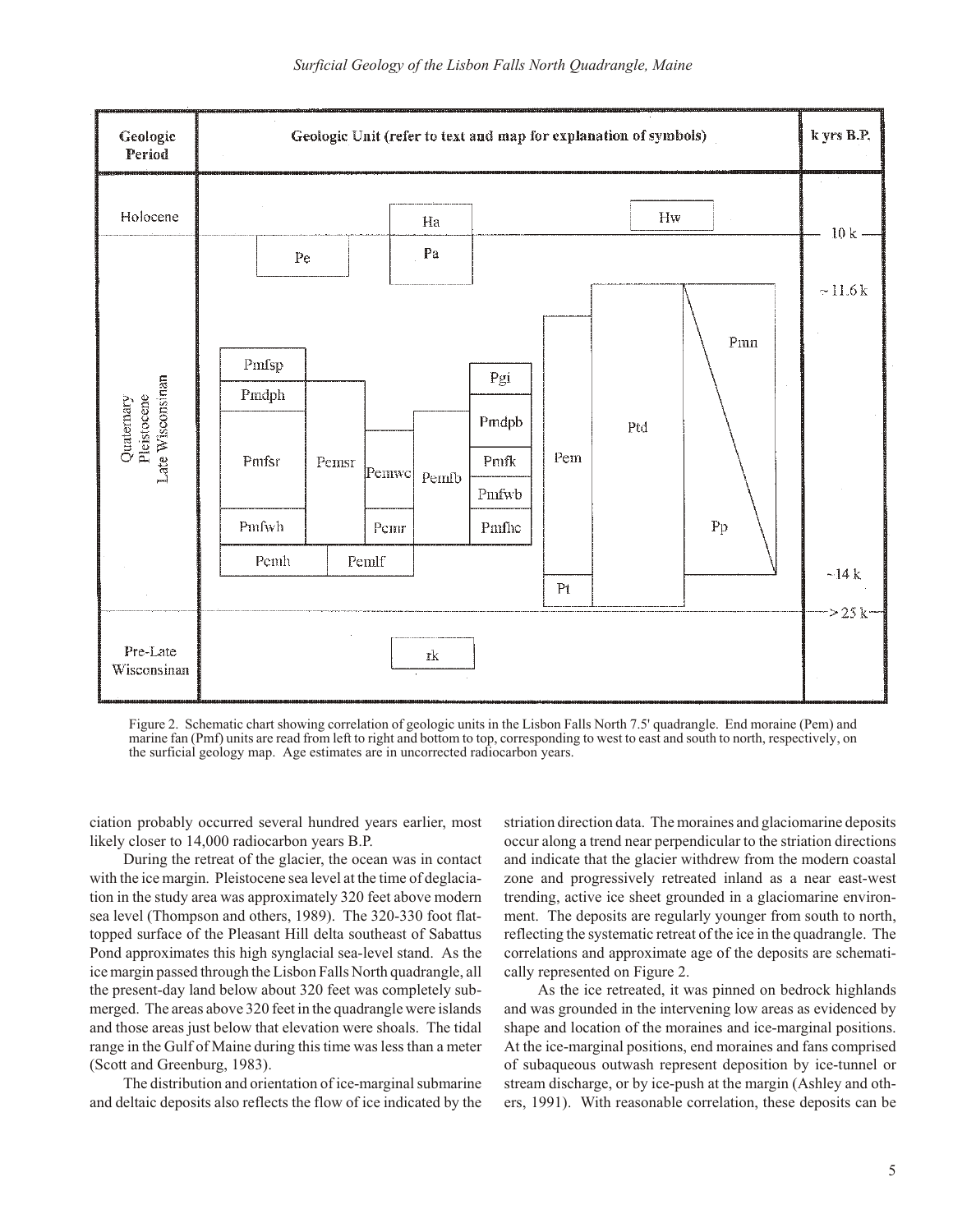used to reconstruct the orientation and relative position of the ice margin in time during deglaciation. These landforms reflect the shape of the ice margin during deglaciation, which appears to have been slightly lobate down valley.

The ice-marginal positions inferred on the map are found in the low lands of the Sabattus River and Little River. These two areas are separated by central highlands, and bordered by highlands to the east and west. The oldest ice-margin positions identified are represented by the Little Falls (Pemlf) and Hudon Road (Pemh) end moraines located at the southwest corner of the quadrangle. North of these deposits are numerous unnamed small moraines, which represent minor still stands or read vances of the ice margin. As the margin retreated north to Lisbon Ridge, it was impeded by and pinned on the ridge long enough for the Whites Hill (Pmfwh) and Higgins Corner (Pmfhc) fans to be deposited. The moraine complexes north of Lisbon Ridge, from west to east the Sabattus River (Pemsr), Ridge Road (Pemr), Webster Corner (Pemwc), and Fisher Brook (Pemfb) end moraine complexes represent the retreat of the margin through the central low-lying area in the quadrangle. The lobate nature of the ice margin is well represented by the orientation of these moraines. To the east, the retreat of the margin is relected by the deposition of the West Bowdoin fan (Pmfwb) and the Kettlebottom fan (Pmfk), so called because of a large kettlehole in its center marking the position of a melted ice block. Today, half of the ket tlehole is mined away by a gravel pit operation. On the west side of the quadrangle, the Sabattus River fans are a good example of a deposit known as a "beaded esker" (Sollid and Carlson, 1984; Caldwell and others, 1985; Warren and Ashley, 1994). Instead of a long ridge (esker) forming from deposition within an ice tunnel, the margin of the glacier retreats rapidly as material from the ice-tunnel is deposited at the margin as a series of segmented fans, possibly representing annual retreat of the ice margin. In the Lisbon Falls North quadrangle, the Sabattus River fans separate two larger deposits, the Whites Hill fan and the Pleasant Hill delta. These larger deposits may represent a period when the ice margin was at a relative still stand as compared with the smaller intervening fans. Alternatively, the larger deposits could reflect an increase in meltwater discharge from the ice tunnel.

The Pleasant Hill delta marks the most prominent ice marginal position in the northern portion of the quadrangle. Immediately north of the delta, more small fans are found, the Sabattus Pond fans (Pemsb). These fans continue north in this lowland into the Monmouth quadrangle in the same beaded manner as the Sabattus River fans to the south, and terminate at another large deposit, the Marr Point delta (cf., Figure 7 in Retelle and Weddle, 2001). The ice-marginal position associated with the Pleasant Hill delta is not readily traced across the northeastern part of the quadrangle. North of the Kettlebottom fan, the Purington Brook delta is found at a slightly lower elevation than the Pleasant Hill delta. As mentioned previously, it is a lee-side delta formed at some distance from the ice margin, and thus does not immediately mark an ice-marginal position. This delta may have buried

moraines and glaciomarine fans as it prograded seaward during its formation. Its surface is dissected by meltwater channels that incised the delta top as relative sea level fell because of rebound of the land by the removal of the weight of the ice mass by melting. The ice-contact deposits found north of the Purington Brook delta most likely represent the ice-marginal source of the meltwater that provided the sediment to form the delta.

The Presumpscot Formation (Pp) was deposited coeval with the ice-marginal deposits. These sediments settled out both near and beyond the margin of the ice and can be found interfingering with the fan sediments or as a blanket draping older deposits. Marine fossils in the Presumpscot Formation are found at several locations in the quadrangle, and some of these have yielded radiocarbon age-dates.

Local uplift due to isostatic rebound occurred during deglaciation and resulted in regression of the glacial sea. An uncorrected radiocarbon date of  $13,300 \pm 50$  yr B.P. on *Mytilus edulis* from nearshore deposits in a pit at approximately 200 feet  $(61 \text{ m})$  asl in the adjacent North Pownal quadrangle to the east records the earliest date for marine regression in the immediate area. During this relative fall of sea level, near shore and shoreline deposits were formed. Pleistocene nearshore deposits are found along glaciomarine delta flanks and fronts, as well as over glaciomarine mud over a considerable area in the quadrangle, and wave-cut terraces have been reported on the delta slopes (Crossen, 1984, 1991).

The timing of regression in the Lisbon Falls North quadrangle is not very well known. If as in the adjacent quadrangles, nearshore deposits were forming at approximately 200 ft asl about 13,300 radiocarbon yr B.P., and had fallen to about 150 ft by approximately 12,800 (Retelle and Weddle, 2001), an estimate of relative sea-level fall in the region can be determined and is about 8.3 ft  $/ 100$  yr  $(2.5 \text{ m} / 100 \text{ yr})$ . The lowest elevation in the Lisbon Falls North quadrangle is at approximately 100 ft, so based on the estimated emergence rate above and assuming a near steady relative sea-level fall, the marine regression would have been complete in the quadrangle by around 12,200 radiocarbon yr B.P. However, evidence exists for periods of relative still stands during the marine regression in the region, hence the above estimate of when marine regression in the quadrangle was complete is tentative (Weddle and Retelle, 1995; Retelle and Weddle, 2001).

As relative sea-level reached its lowest level around 10,500 radiocarbon yr B.P. well offshore of the modern coastline (Kelley and others, 1992; Barnhardt and others, 1995), present day drainage became established. Deep erosion in the glaciomarine mud, such as the gullies now found in the Little River valley also formed during this time. Many of these gullies have downcut to bedrock, and most of the gullies are floored by wetland deposits; however, a thin veneer of Holocene alluvium is present along stretches in some valleys. Most gullies have steep sidewalls bounding a broad, flat-floored valley, in which streamflow during floods can be dramatic. Slumping and erosion of the gully side walls during floods is a modern process; however, most of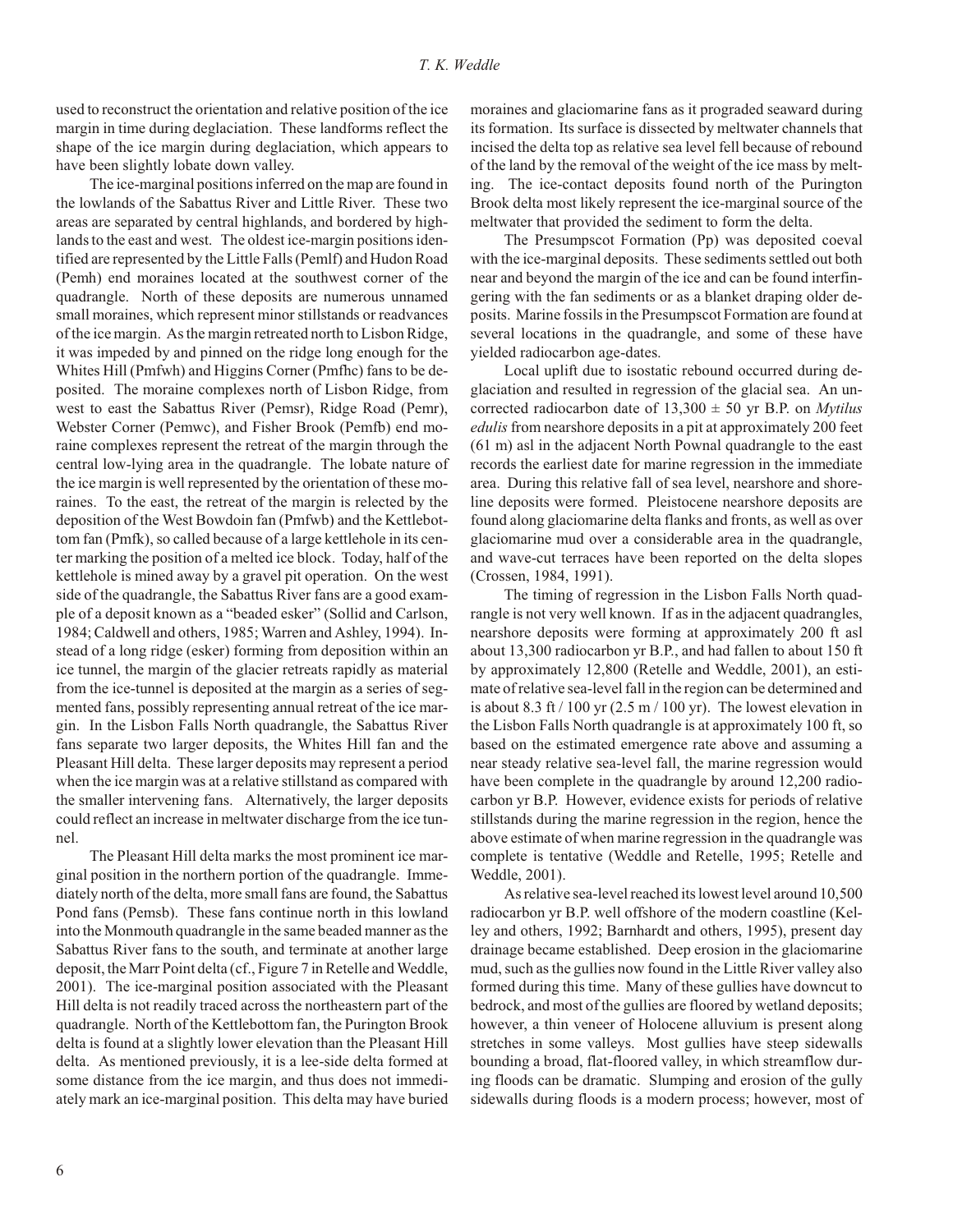the gully erosion probably occurred during late glacial time prior to vegetation. After reaching its lowest level, sea level began to rise resulting in aggradation within river channels and drowning of the channels near the modern coast to form estuaries.

#### **REFERENCES CITED**

- Ashley, G. M., Boothroyd, J. C., and Borns, H. W., Jr., 1991, Sedimentology of late Pleistocene (Laurentide) deglacial-phase deposits, eastern Maine; an example of a temperate marine grounded ice-sheet margin, *in* Anderson, J. B., and Ashley, G. M. (editors), Glacial marine sedimentation; paleoclimatic significance: Geological Society of America, Special Paper 261, p. 107-125.
- Bernotavicz, A. A., 1994, Glacial and postglacial history of the Sabattus River valley, Sabattus, Maine: B. A. thesis, Bates College, Lewiston, Maine, 141 p.
- Barnhardt, W. A., Gehrels, W. R., Belknap, D. F., and Kelley, J. T., 1995, Late Quaternary relative sea-level change in the western Gulf of Maine: evidence for a migrating glacial forebulge: Geology, v. 23, p. 317-320.
- Belknap, D. F., Anderson, B. G., Anderson, R. S., Anderson, W. A., Borns, H. W., Jr., Jacobson, G. W., Kelley, J. T., Shipp, R. C., Smith, D. C., Stuckenrath, R., Jr., Thompson, W. B., and Tyler, D. A., 1987, Late Quaternary sea-level changes in Maine, *in* Nummedal, D., Pilkey O. H., Jr., and Howard, J. D. (editors), Sea-level fluctuation and coastal evolution: Society of Economic Paleontologists and Mineralogists, Special Publication 41, p. 71-85.
- Bloom, A. L., 1960, Late Pleistocene changes of sea level in southwestern Maine: Maine Geological Survey, 143 p.
- Bloom, A. L., 1963, Late Pleistocene fluctuations of sea level and post-glacial crustal rebound in coastal Maine: American Journal of Science, v. 261, p. 862- 879.
- Caldwell, D. W., Hanson, L. S., and Thompson, W. B., 1985, Styles of deglaciation in central Maine, in Borns, H. W., Jr., LaSalle, P., and Thompson, W. B. (editors), Late Pleistocene history of northeastern New England and adjacent Quebec: Geological Society of America, Special Paper 197, p. 45- 57.
- Crossen, K. J., 1984, Glaciomarine deltas in southwestern Maine: formation and vertical movements: M.S. thesis, University of Maine, Orono, 121 p.
- Crossen, K. J., 1991, Structural control of deposition by Pleistocene tidewater glaciers, Gulf of Maine, *in* Anderson, J. B., and Ashley, G. M. (editors), Glacial marine sedimentation: paleoclimatic significance: Geological Society of America, Special Paper 261, Boulder, Colorado, p. 127-135.
- Gustavson, T. C., and Boothroyd, J. B., 1987, A depositional model for outwash, sediment sources, and hydrologic characteristics, Malaspina Glacier, Alaska: a modern analogue of the southeastern margin of the Laurentide Ice Sheet: Geological Society of America, Bulletin, v. 99, p. 187-200.
- Hedstrom, G., 1974, Soil survey of Cumberland County, Maine: U. S. Department of Agriculture, Soil Conservation Service, 94 p. and maps.
- Hildreth, C. T., 1999, Surficial geology of the Biddeford quadrangle, Maine: Maine Geological Survey, Open-File Map 99-78, scale 1:24,000.
- Hunter, L. E., 1999, Surficial geology of the Bar Mills quadrangle, Maine: Maine Geological Survey, Open-File Map 99-77, scale 1:24,000.
- Hussey, A. M., II, 1983, Bedrock geology of the Lewiston 15-minute quadrangle, Maine: Maine Geological Survey, Open-File Report 83-4, 12 p., 2 maps, scale 1:62,500.
- Hussey, A. M., II, 1988, Lithotectonic stratigraphy, deformation, plutonism, and metamorphism, greater Casco Bay region, southwestern Maine, in Tucker, R. D., and Marvinney, R. G. (editors), Studies in Maine geology: Volume 1 - structure and stratigraphy: Maine Geological Survey, p. 17-34.
- Hussey, A. M., II, 1989, Geology of southwestern coastal Maine, *in* Anderson. W. A., and Borns, H. W., Jr. (editors), Neotectonics of Maine: studies in seismicity, crustal warping, and sea-level change: Maine Geological Survey, Bulletin 40, p. 25-42.
- Kelley, J. T., Dickson, S. M., Belknap, D. F., and Stuckenrath, R., Jr., 1992, Sealevel change and the introduction of late Quaternary sediment to the southern Maine inner continental shelf, *in* Fletcher, C. H., and Wehmiller, J. F. (editors), Quaternary coasts of the United States: marine and lacustrine systems: Society of Economic Paleontologists and Mineralogists, Special Publication 48, Tulsa, Oklahoma, p. 23-34.
- Koteff, C., 1991, Surficial geology of parts of the Rochester and Somersworth quadrangles, Strafford County, New Hampshire: U. S. Geological Survey, Map I-2265.
- Leavitt, H. W., and Perkins, E. H., 1935, Glacial geology of Maine, Vol. 2: Maine Technology Experiment Station, Bulletin 30, Orono, Maine, 232 p.
- Lundqvist, J., 1981, Moraine morphology: Geografiska Annaler, v. 63A, nos. 3-4, p. 127- 138.
- Marvinney, C. L., 1999, Surficial geology of the North Pownal quadrangle, Maine: Maine Geological Survey, Open-File Map 99-93, scale 1:24,000.
- McEwen, B. G., 1970, Soil survey of Androscoggin and Sagadahoc Counties, Maine: U. S. Department of Agriculture, Soil Conservation Service, 83 p. and maps.
- Prescott, G. C., Jr., 1979, Royal, upper Presumpscot, and upper Saco River basins, Maine: U. S. Geological Survey, Maine hydrologic-data report No.10, Ground-Water Series, 53 p.
- Prescott, G. C., Jr., 1980, Ground-water favorability areas and surficial geology of the Royal, upper Presumpscot, and upper Saco river basins, Maine: U.S. Geological Survey, WRI 79-1287
- Retelle, M. J., 1997, Surficial geology of the Raymond quadrangle, Maine: Maine Geological Survey, Open-File Map 97-57, scale 1:24,000.
- Retelle, M. J., and Bither, K. M., 1989, Late Wisconsinan glacial and glaciomarine sedimentary facies in the lower Androscoggin River valley, Topsham, Maine, in Tucker, R. D., and Marvinney, R. G. (editors), Studies in Maine Geology: Volume 6 - Quaternary geology: Maine Geological Survey, p. 33-51.
- Retelle, M. J., and Weddle, T. K., 2001, Deglaciation and relative sea-level chronology, Casco Bay lowland and lower Androscoggin River valley, Maine, *in* Weddle, T. K., and Retelle, M. J., (editors), Deglacial history and relative seal-level changes, northern New England and adjacent Canada: Geological Society of America, Special Paper 351, p. 191-214.
- Scott, D. B., and Greenburg, D. A., 1983, Relative sea-level rise and tidal development in the Fundy tidal system: Canadian Journal of Earth Science, v. 20, p. 1554-1564.
- Smith, G. W., 1977, Reconnaissance surficial geology of the Bath quadrangle, Maine: Maine Geological Survey, Open-File Map 77-8, scale 1:62,500.
- Smith, G. W., 1982, End moraines and the pattern of last ice retreat from central and south coastal Maine, in Larson, G. J., and Stone, B. D. (editors), Late Wisconsinan glaciation of New England: Kendall/Hunt Publishing Co., Dubuque, Iowa, p. 195-210.
- Smith, G. W., 1985, Chronology of Late Wisconsinan deglaciation of coastal Maine, *in* Borns, H. W., Jr., LaSalle, P., and Thompson, W. B. (editors), Late Pleistocene history of northeastern New England and adjacent Quebec: Geological Society of America, Special Paper 197, p. 29-44.
- Smith, G. W., 1999, Surficial geology of the Portsmouth quadrangle, Maine: Maine Geological Survey, Open-File Map 99-96, scale 1:24,000.
- Smith, G. W., and Hunter, L. E., 1989, Late Wisconsinan deglaciation of coastal Maine, in Tucker, R. D., and Marvinney, R. G. (editors), Studies in Maine Geology: Volume 6 - Quaternary geology: Maine Geological Survey, p. 13-32.
- Smith, G, W., and Thompson, W. B., 1980, Reconnaissance surficial geology of the Lewiston quadrangle, Maine: Maine Geological Survey, Open-File Map 80-24, scale 1:62,500.
- Sollid, J. L., and Carlson, A. B., 1984, DeGeer moraines and eskers in Parvik, north Norway: Striae, v. 20, p. 55-61.
- Stone, B. D., 1995, Progress toward higher resolution of the Late Wisconsinan glaciation sidereal chronology of the New England region, 30 to 13 ka: Geological Society of America, Abstracts with Program, v. 26, no. 3, p. 84.
- Stone, G. H., 1899, The glacial gravels of Maine and their associated deposits: U.S. Geological Survey, Monograph 34, 499 p.